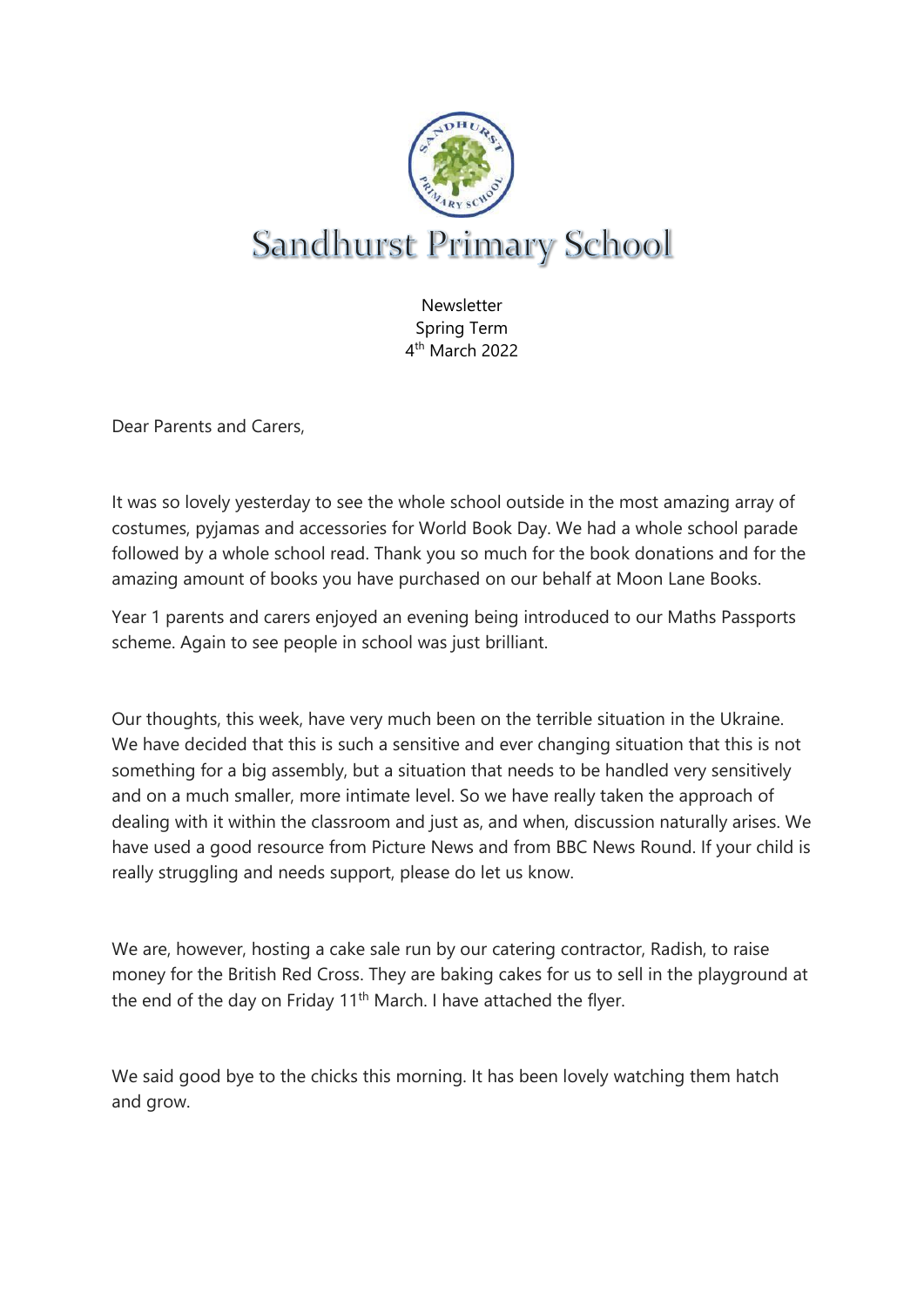## **Learning This Week**

The Nursery children have continued to get to know the chicks. They held them gently and did observational drawings of them using pastels. Children used yellow playdoh and added feathers and pipe cleaners to make their own chicks. The children have also been talking about emotions when reading The Colour Monster book. They have been selecting coloured spoons that represent different emotions; happy, sad, calm, scared, angry and love. They drew their own feelings monsters too. Finally, the children really enjoyed dressing up for World Book Day and sharing their favourite stories with their friends.

In Reception the children enjoyed making and eating homemade pancakes and then writing pancake recipes. They have observed the chicks and held them and they've been learning all about the lifecycle of butterflies. Reception loved dressing up and sharing all their favourite books on World Book Day. In maths this week they were exploring number ten and thinking of ways to make ten.

In Year one the children enjoyed an amazing fruit tasting session on Monday. They tasted some unusual fruits such as avocado, passionfruit and physalis. They have enjoyed reading the story of Handa's surprise and were delighted when Mrs Dove appeared with her fruit basket on World Book Day. They have written fruit poems and descriptive sentences about the story. In maths the children have been exploring length and height, measuring different things around the classroom and comparing them. They have also enjoyed learning a new song in their music lessons, exploring Latin music and finding the pulse within the music.

This week year 2 have begun to explore the book Journey by Aaron Becker. They have enjoyed finding out about how the main character begins her journey and making predictions about what they think might happen next. Year 2 have also considered different types of transport they would like to use if they went on a journey. They designed and sketched their very own versions.

Year 3 have written their own Roman adventure stories this week. In maths, they have been using rulers, measuring tapes, metre sticks and trundle wheels to measure in mm, cm and m. For our Romans topic, they have been finding out about the Roman calendar. We really enjoyed seeing all of their costumes and hearing about the children's favourite books on World book Day. We had a lot of Harry Potters!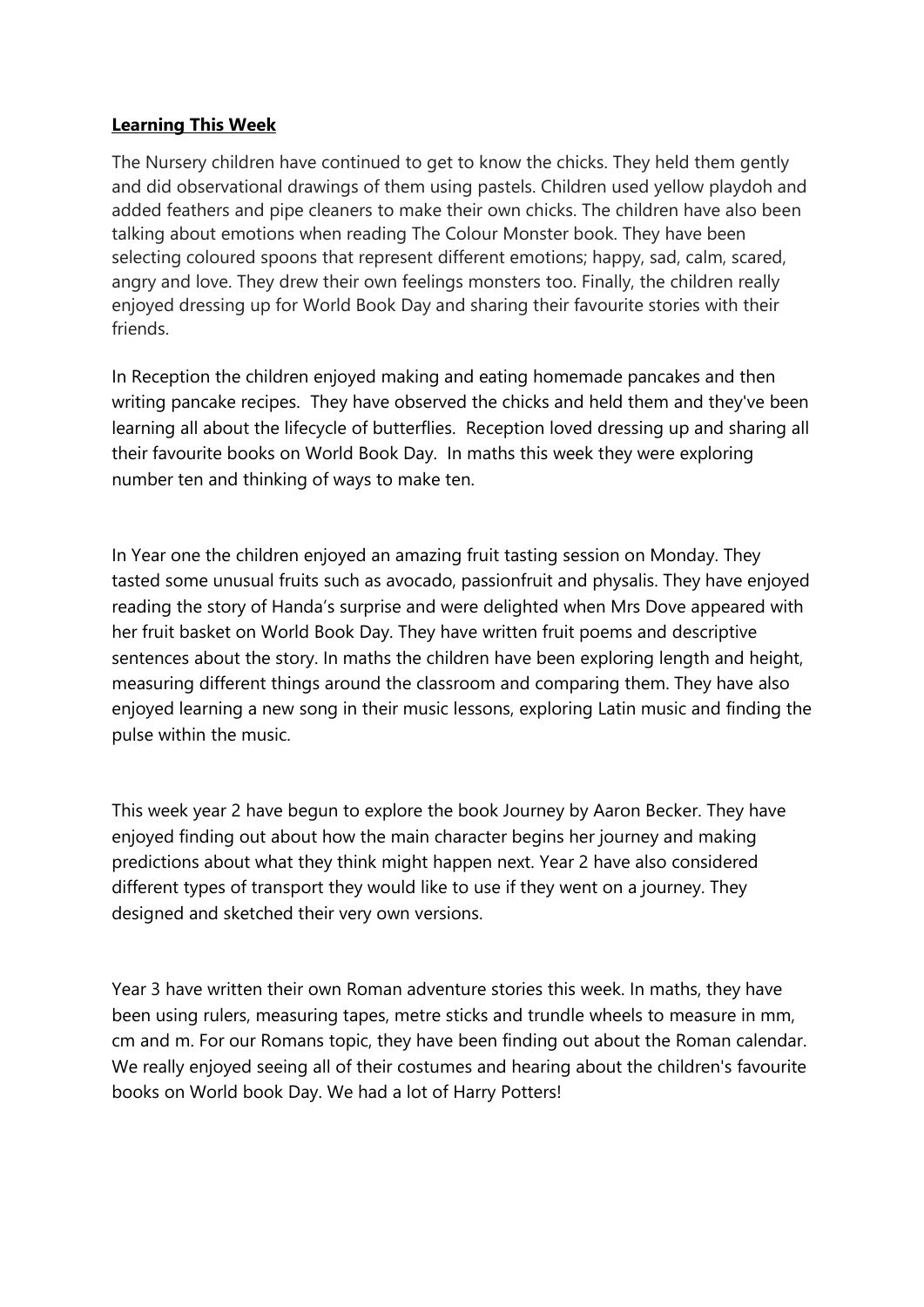This week in maths year 4 have been finding fractions of an amount using equipment, jottings, unit and non-unit fractions. We used our multiplication and division knowledge to help find fractions of an amount. in English we have created our own legend monster and described their features. For our topic, we used maps to identify and locate where the Anglo Saxons came from and where they settled, using a key and marking the different geographical features.

In maths, Year 5 have moved on to working with decimals. They began the week by understanding place value of decimal numbers (up to 3DP) and then practised reading and writing decimals as fractions. Next the children used this knowledge to compare and order decimal numbers. Year 5 have also started their new history topic – 'Ancient Maya'. The children found out when and where the Maya lived and made notes about other aspects of Maya life. In English, each class watched and recalled the main events of a short animated film about Toki, a young boy who lived in the Amazon Rainforest. In Art, the children have looked at two paintings of the rainforest by the artists Henri Rousseau and John Dyer. They compared the paintings and discussed what was the same and what was different

In maths year 6 has started the topic of metric measures. They have used standard units to convert measurements from a smaller unit of measure to a larger unit, and vice versa. In English this week, year 6 have continued to explore features of Horrible Science, including tone of writing, and have applied these in their 'Evolve or Die' fact file. They have enjoyed incorporating Science and Art this week, where they have looked at the botanic illustrations for scientific purposes, using spring flowers to create a botanical illustration of it (including its whole life cycle).

## **Secondary School Offers**

All Year 6 will have now received their secondary school offers. I just wanted to clarify one thing. For Lewisham schools if you have been offered your first choice school you are automatically on that school's list. You do need to accept the place; they have done that for you. If you have been offered a second, third or lower choice you do need to accept the school you have been offered and you will then stay on the waiting list for your higher preference schools. If you have applied to Grammar schools you need to contact them with queries, I am not able to answer those questions, sorry.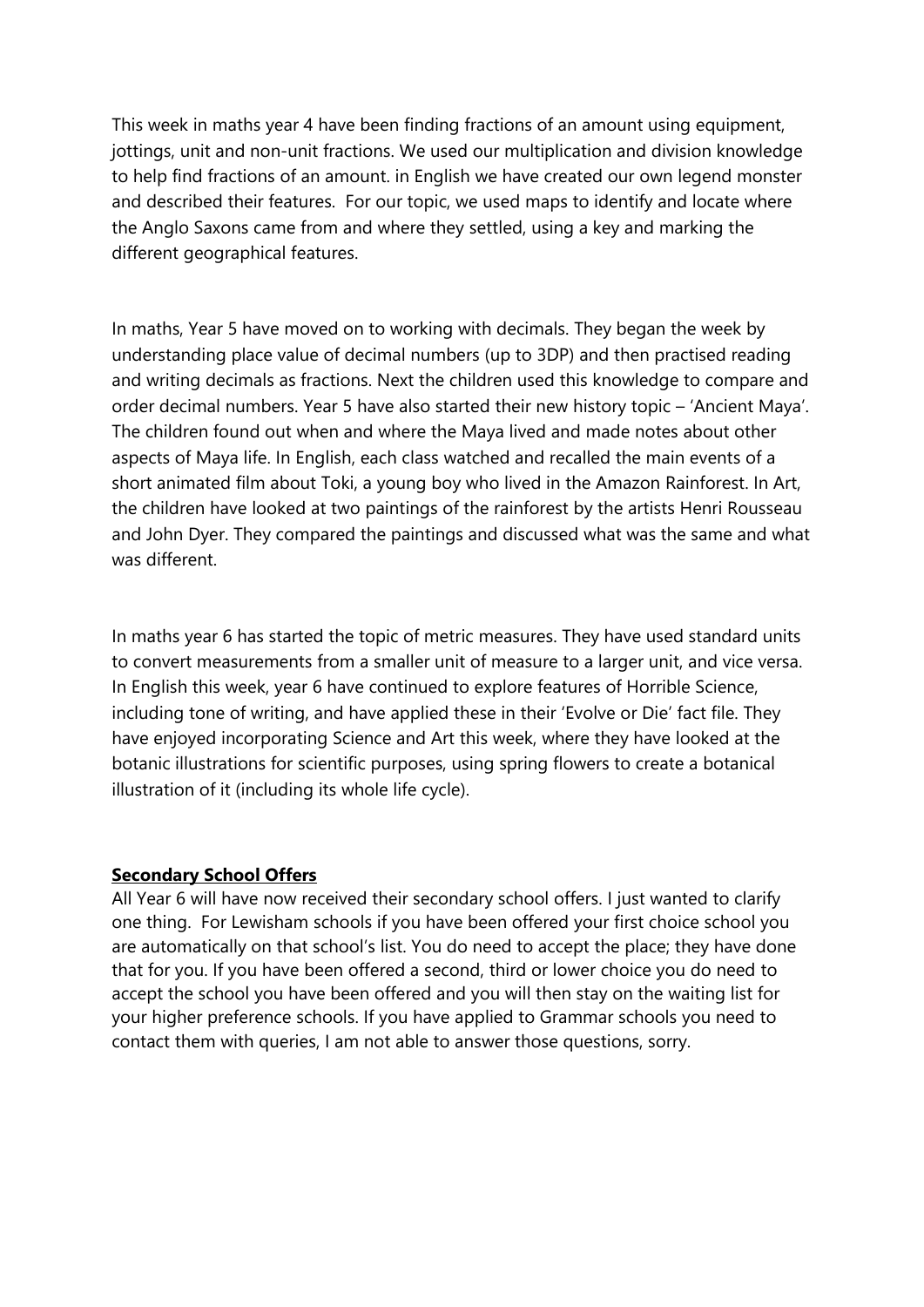# **Half Marathon**

Today marks the 4th anniversary since we cheered on - amid piles of snow - 30 or so intrepid parents and staff who ran for the school at the first Big Half in 2018. Since then, our amazing runners have raised over £20,000 for our PTA, and seen some amazing running feats by parents and staff, including lots of people who have run a half marathon for the very first time. Our runners have included Elaine, a local grandmother whose sons attended the school, who ran a half marathon for the first time at 67, Keith, who ran the route in a full weight kilt, and Amber who ran a half marathon at more than 5 months pregnant!

If you feel inspired to put on some running shoes, and run for the school, we will be running our very own "Hither Half" again this year, with Torridon school, in the morning of Sunday 15th May (10 weeks away). We will be sending out more details on how to sign up in the next fortnight, but if you have any questions in the meantime please drop Rob an email: harveybiggins@yahoo.co.uk

We will be offering both a half marathon option (13.1 miles, 21km), or a 10km option, so this is a great opportunity for those who haven't really run before, or haven't run for a long time. It will also be a great chance to help raise some funds for our PTA and plenty of opportunities to get involved, -in addition to runners, we will be looking out for volunteers to help marshal the route, and a big cheer squad in the playground, and around the local route!

# **Nursery Applications**

If our families have children that are born between 1<sup>st</sup> September 2018 and the 31<sup>st</sup> August 2019, and they would like to apply for our nursery, please could they complete an application form (if they have already sent one in to the office they don't need to re-do another form). I will be making sending our offers out after Easter. Thank you.

# **Mid-day Meal Supervisor**

We have a vacancy for a mid-day meal supervisor to work with the older children. The candidate would need to be able to work in the dining hall, work with children outside. They would need to wipe tables, support children with meal choices, be a good communicator and be willing to be first aid trained. Above all you need to fun and be able to be flexible, things change at very short notice in a busy school!! It would be 12:20 to 1:20 every day. If you are interested please email [admin@sandhurstprimary.sch.uk](mailto:admin@sandhurstprimary.sch.uk)

Thank you